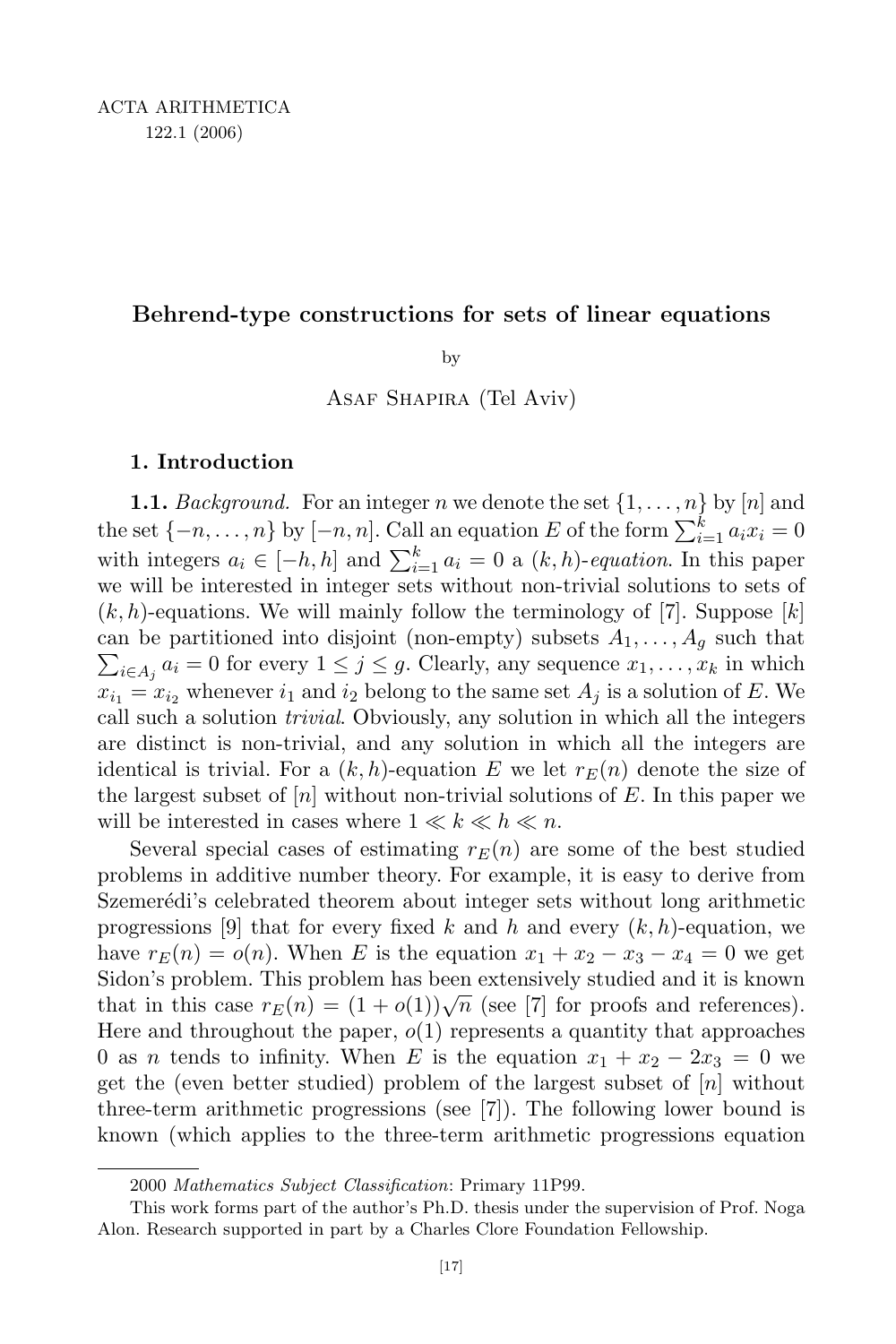as a special case). Its proof is an easy consequence of Behrend's construction [1].

THEOREM 1 ([1]). For every h there is  $c = c(h) > 0$  such that for every pair of integers  $a_1, a_2 \in [-h, h]$ , and for every large enough n, there is  $X \subset [n]$  of size at least  $n/e^{c\sqrt{\log n}} = n^{1-o(1)}$  with no non-trivial solution of  $a_1x_1 + a_2x_2 - (a_1 + a_2)x_3 = 0.$ 

In [7], Ruzsa gave several general results on  $r_E(n)$  based on certain properties of the equation E. It seems that one of the most important properties of an equation is its *genus* which is defined in  $[7]$  as the largest integer g such that  $[k]$  can be partitioned into disjoint subsets  $A_1, \ldots, A_g$  such that  $\sum_{i\in A_j} a_i = 0$  for every j. The following result is proved in [7].

THEOREM 2 ([7]). For every  $(k, h)$ -equation E of genus g we have  $r_E(n)$  $= O(n^{1/g}).$ 

The results of [7] suggest the following possibility (though, quoting [7], "there is too little positive support to call it a conjecture").

PROBLEM 1. Is  $r_E(n) \ge n^{1/g-o(1)}$  for every  $(k, h)$ -equation E of genus g?

As the sum of the coefficients of a  $(k, h)$ -equation is 0, it is clear (see Lemma 3.3) that there are  $\Theta(h^{k-1})$  such equations (where the hidden constant depends only on  $k$ ; recall that we are interested in the cases where  $k \ll h$ ). Similarly, there are  $\Theta(h^{k-2})$  such equations of genus at least 2. It thus follows that if indeed  $r_E(n) = n^{1/g-o(1)}$  then all the  $(k, h)$ -equations E besides a  $c(k)/h$  fraction of them are such that  $r_E(n) \geq n^{1-o(1)}$ , where  $c(k)$ is a constant that depends only on  $k$ . To simplify the presentation, whenever we write  $c(k)$  we mean a constant that depends only on k. Our main result in this paper is that such a phenomenon is true for large enough sets of linear equations in k unknowns.

**1.2.** New results. Let S be a set of linear equations in  $k$  unknowns. Let  $a_{i,1}, \ldots, a_{i,k}$  denote the coefficients of equation i in S. Suppose [k] can be partitioned into g disjoint subsets  $A_1, \ldots, A_g$  such that  $\sum_{p \in A_j} a_{i,p} = 0$  for all i and j. Clearly any sequence  $x_1, \ldots, x_k$  in which  $x_{i_1} = x_{i_2}$  whenever  $i_1$  and  $i_2$  belong to the same set  $A_i$  is a solution of S. We call such a solution trivial. For a set S of  $(k, h)$ -equations we let  $r<sub>S</sub>(n)$  denote the size of the largest subset of  $[n]$  without non-trivial solutions of S. It is rather easy to show that for some sets of equations all but an  $O(1/h)$  fraction of them are such that  $r_S(n) > n^{1-o(1)}$ . For example, by Theorem 1 for every  $(3, h)$ -equation E, we have  $r_E(n) > n^{1-o(1)}$ . As another example, consider sets of  $k-2$   $(k, h)$ -equations on the same set of k unknowns. It is easy to show (e.g. using Lemma 3.2 below) that all but an  $O(1/h)$  fraction of them have certain linear independence properties that enable one to extract an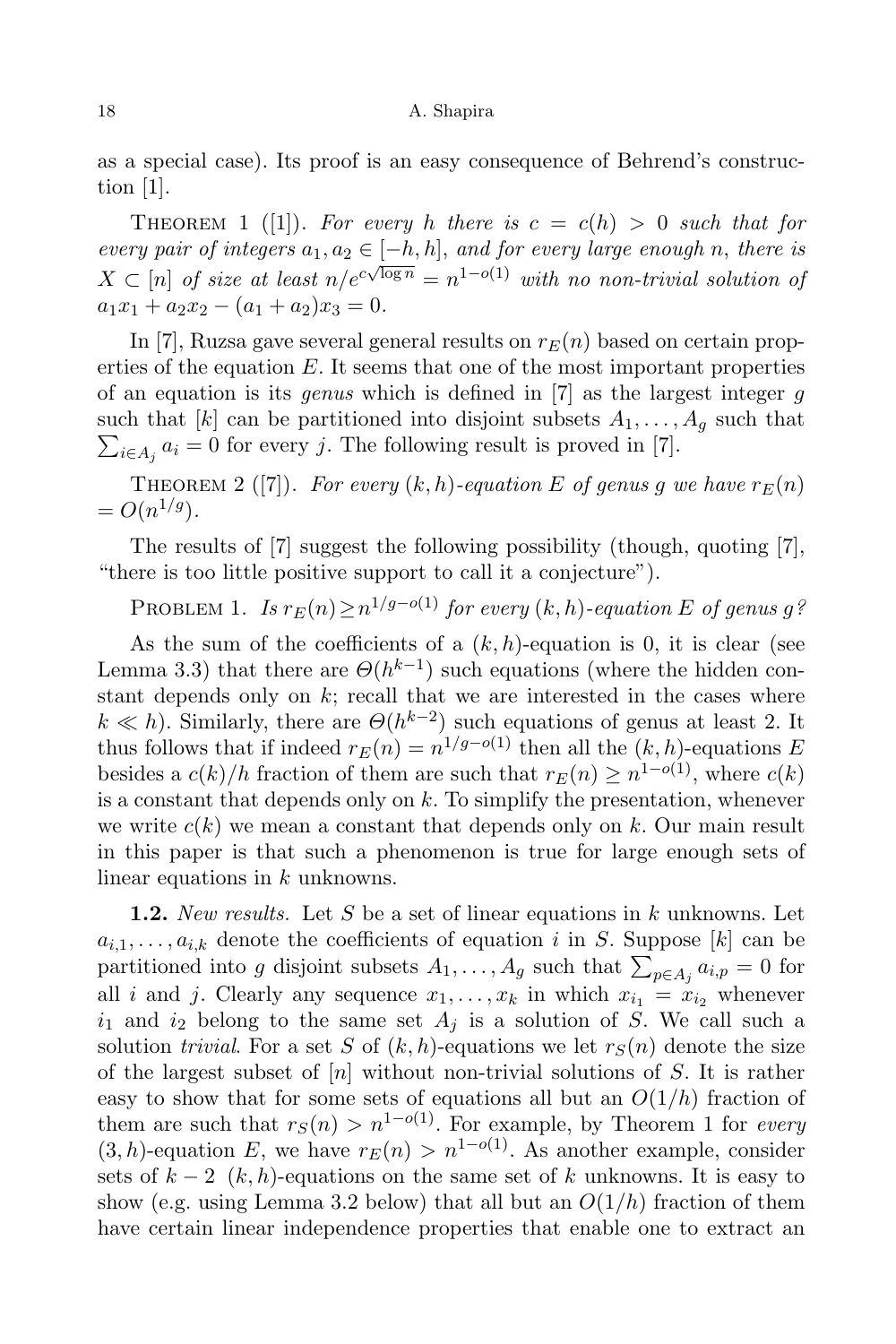equation of type  $a_1x_1 + a_2x_2 - (a_1 + a_2)x_3 = 0$ , and by Theorem 1 there is a subset of  $[n]$  of size  $n^{1-o(1)}$  with no non-trivial solution to such an equation. Thus, all but  $O(1/h)$  of pairs of equations S in four unknowns are such that  $r_S(n) > n^{1-o(1)}$ . The same applies for sets of three equations in five unknowns. Our main result is that for larger  $k$  one may consider much smaller sets of equations.

THEOREM 3. For an integer  $k \geq 6$  let t be the largest integer satisfying  $\binom{t}{2}$  $\binom{t}{2} \leq k$  (hence,  $t \geq \lfloor \sqrt{2k} \rfloor$ ). Then there is a constant  $c = c(k, h) > 0$  such that all but  $c(k)/h$  of the sets S of  $k-t+1$   $(k, h)$ -equations in k unknowns are such that

$$
r_S(n) \ge n/e^{c\sqrt{\log n}} = n^{1-o(1)}.
$$

We stress that in proving Theorem 3 we make no assumption regarding the answer to Problem 1. We also make no real effort to optimize the constants  $c(k)$  and  $c(k, h)$  in Theorem 3. We mention that using the main idea of [5], the lower bound on  $r<sub>S</sub>(n)$  in Theorem 3 can be improved to  $n/e^{c \log^{1/p} n}$  where  $p \approx \log k$ . As in this paper we are interested in whether  $r_S(n) > n^{1-o(1)}$  we will not describe this slightly better lower bound. As we observe at the end of the proof, we actually prove a stronger claim; namely, that all but a small fraction of the sets are such that the only solution is one in which all the integers are identical (which is always a trivial solution). Observe that the well studied problem of sets of integers without  $k$ -term arithmetic progressions (see  $[2]$ ,  $[3]$ ,  $[5]$ ,  $[6]$  and  $[9]$ ) is actually the study of the largest subset of  $[n]$  with no k integers which satisfy a set of  $k-2$ equations of type  $x_i + x_{i+2} - 2x_{i+1} = 0$ . Though we do not explicitly state it in the course of the proof, the details of the proof of Theorem 3 actually give a simple sufficient criterion to decide whether  $r_S(n) \geq n^{1-o(1)}$  for a given set  $S$  as in the statement of Theorem 3. See the discussion after the proof of Theorem 3.

One may also try to find properties of sets of equations and their effect on  $r<sub>S</sub>(n)$ , and thus obtain bounds for specific sets of equations. To this end we extend the notion of a genus to sets of equations as follows: define the genus of a set S of equations to be the largest integer g such that  $[k]$ can be partitioned into g disjoint non-empty subsets  $A_1, \ldots, A_g$  such that  $\sum_{p \in A_j} a_{i,p} = 0$  for every j and every equation i in S. Note that for a set containing one equation, this is equivalent to the genus previously defined. Our first result is the following:

THEOREM 4. For every set  $S$  of equations with genus  $g$  and rank  $t$  we have  $r_S(n) = O(n^{t/g})$ .

We also prove the following theorem, which shows that Theorem 4 cannot be generally improved.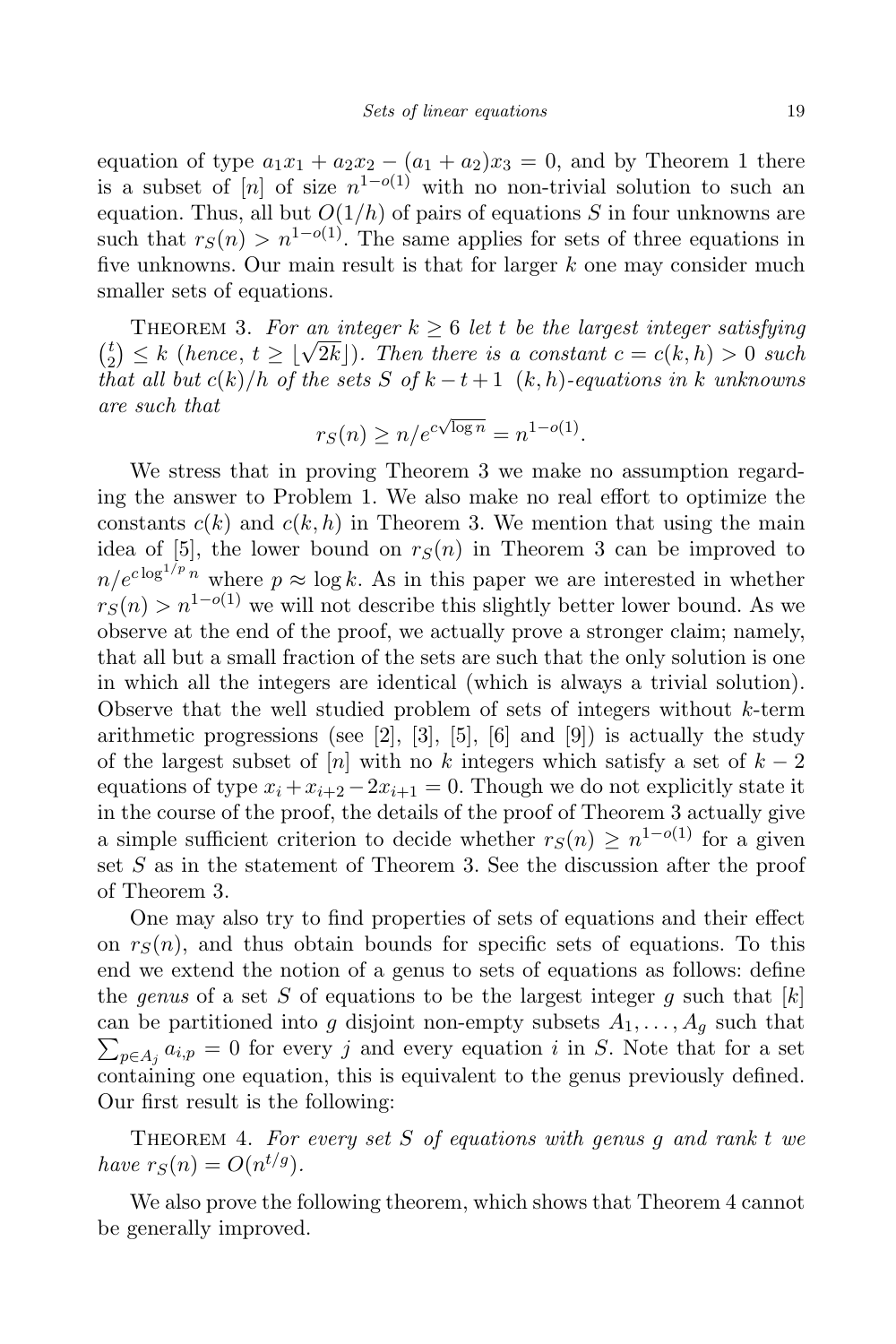THEOREM 5. There are sets  $S$  of equations with genus q and rank q which satisfy  $r_S(n) = n$ .

An interesting consequence of the above theorem is that unlike the case of single equations, where for every equation E we have  $r_E(n) = o(n)$ , for sets of equations we may have  $r_S(n) = n$ . We also raise the following possibility as an open problem.

PROBLEM 2. Is  $r_S(n) \ge n^{1/g-o(1)}$  for every S of genus g?

We finally prove the following theorem relating Problems 1 and 2.

THEOREM 6. Problems 1 and 2 are equivalent.

The proof of Theorem 3 is given in Sections 2 and 3. In Section 2 we study special sets of linear equations, which we call diagonalized. In Section 3 we give the proof of Theorem 3. Using the results on diagonalized sets of equations from Section 2, we show that most sets of equations have certain non-degeneracy properties that allow us to infer that certain points, defined by the set of equations (its *parametric representation* as defined in Section 2), do not all lie on a high-dimensional sphere. To this end, we use certain properties of multi-variate polynomials. In Section 3 we use a version of Behrend's argument [1] (already used in [8]), in which one represents integers as high-dimensional vectors in order to show that some high-dimensional sphere contains many integers with no non-trivial solution of a given set of equations. Our proof of Theorem 3 is also somewhat motivated by the interpretation of Laba and Lacey [5] of the construction of Behrend [1]. In Section 4 we prove Theorems 4–6 and also discuss some open problems and additional observations.

2. Diagonalized sets of equations. In this section we deal with a special kind of sets of linear equations in  $k$  unknowns. We start with the following definition:

DEFINITION 2.1. For positive integers  $t < k$ , let  $\mathcal{F}(k, h, t)$  denote the collection of all sets of  $k-t+1$   $(k, h)$ -equations in k unknowns  $x_0, \ldots, x_{k-1}$ .

A set  $S \in \mathcal{F}(k, h, t)$  of equations is called *diagonalized* if the only non-zero coefficients of the set are the following: (i) the coefficients of  $x_0, \ldots, x_{t-2}$ , (ii) the coefficient of  $x_{t-2+i}$  in equation i (the coefficients of the second type can be thought of as forming a diagonal). The advantage of diagonalized sets is that they make the proofs and notations very easy compared to general sets of equations. We start with the following simple claim that helps us represent integers that satisfy a diagonalized set of equations as the image of a certain linear function.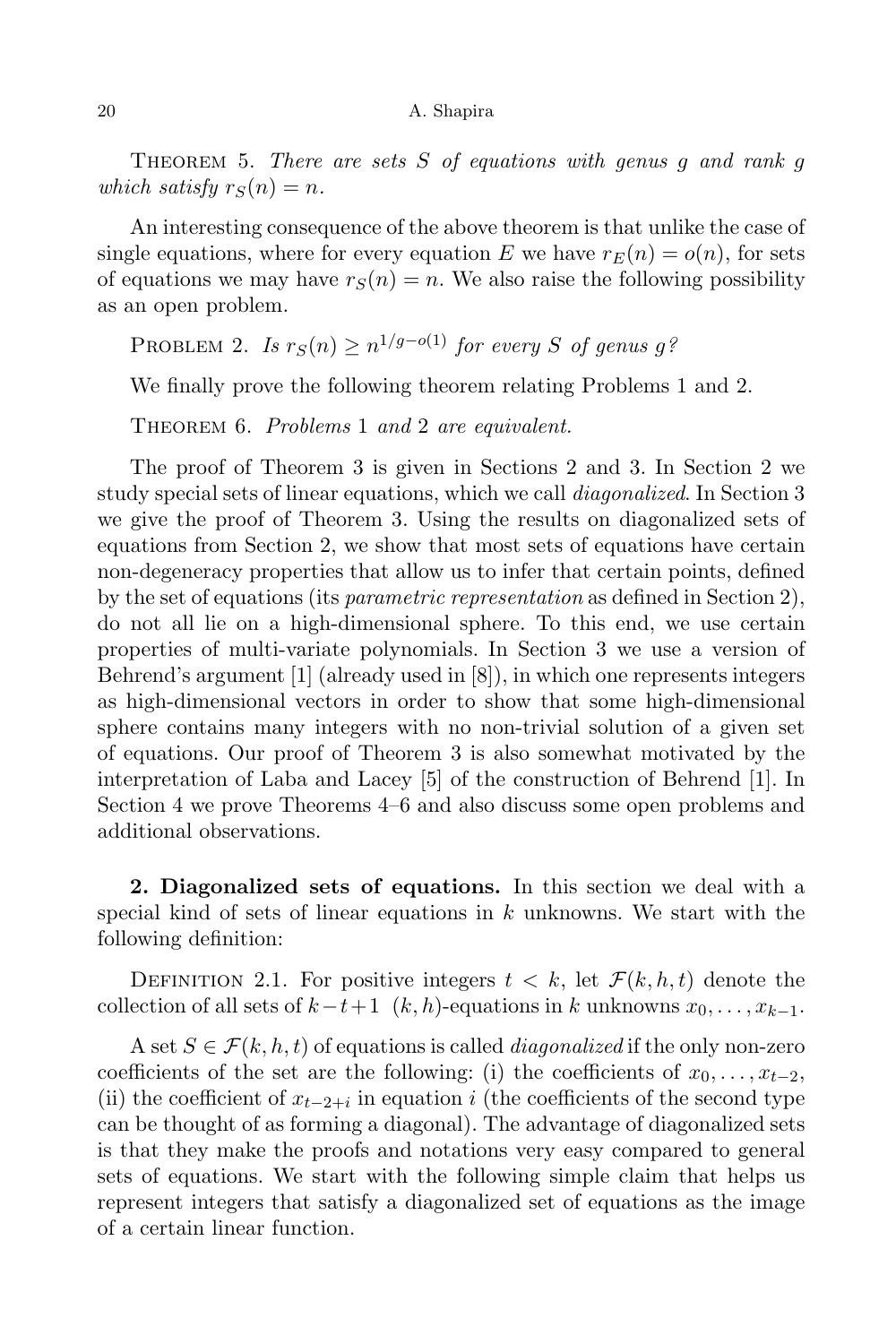CLAIM 2.2. Suppose that for an integer t we have a set of  $k > t$  reals  $z_0, \ldots, z_{k-1}$  that satisfy the following diagonalized set of  $k - t + 1$  linear equations (where the solution is obtained by setting  $x_0 = z_0, \ldots, x_{k-1}$  $z_{k-1}$ ):

(1) 
$$
a_{i,0}x_0 + a_{i,1}x_1 + \dots + a_{i,t-2}x_{t-2} - (a_{i,0} + \dots + a_{i,t-2})x_{t-2+i} = 0,
$$
  

$$
1 \le i \le k - t + 1.
$$

For  $1 \leq i \leq k-t+1$  put  $d_i = a_{i,0} + \cdots + a_{i,t-2}$  and  $d = \prod_i d_i$ . Then for  $0 \leq j \leq k-1$  we can write

(2) 
$$
z_j = z_0 + p_{j,1} \frac{z_1 - z_0}{d} + \dots + p_{j,t-2} \frac{z_{t-2} - z_0}{d},
$$

where the  $(t-2)$ -tuples  $(p_{j,1}, \ldots, p_{j,t-2})$  are the following:

- (i)  $(p_{0,1}, \ldots, p_{0,t-2}) = (0, \ldots, 0).$
- (ii) For  $1 \leq j \leq t-2$  we have  $(p_{j,1}, \ldots, p_{j,t-2}) = de_j$  where  $e_j$  is the j<sup>th</sup> unit vector of size  $t-2$ .
- (iii) For  $t 1 \leq j \leq k 1$  we have

$$
(p_{j,1},\ldots,p_{j,t-2})=\frac{d}{d_{j-t+2}}(a_{j-t+2,1},\ldots,a_{j-t+2,t-2}).
$$

Proof. Observing (2) one can immediately see that the first two assertions are trivial. For the third, note that by (1) for every  $t-1 \leq j \leq k-1$ the integer  $z_j$  appears only in equation  $j - (t - 2)$  of (1). To simplify notation set  $i = j - (t - 2)$  and consider equation i in (1) after substituting  $x_0 = z_0, \ldots, x_{k-1} = z_{k-1}$ . Note that we can rewrite each such equation as

(3) 
$$
a_{i,0}z_0 + a_{i,1}(z_1 - z_0) + a_{i,1}z_0 + \cdots + a_{i,t-2}(z_{t-2} - z_0) + a_{i,t-2}z_0 -d_i(z_{t-2+i} - z_0) - d_i z_0 = 0.
$$

Rearranging the above (recall that  $d_i = a_{i,0} + \cdots + a_{i,t-2}$  and that we have set  $i = j - t + 2$ ) gives

$$
z_j = z_{t-2+i} = z_0 + a_{i,1} \frac{z_1 - z_0}{d_i} + \cdots + a_{i,t-2} \frac{z_{t-2} - z_0}{d_i}.
$$

Thus, we can indeed use  $(p_{j,1},..., p_{j,t-2}) = \frac{d}{d_i}(a_{i,1},..., a_{i,t-2})$  in (2).

For the rest of the proof we need some additional definitions. As will become clear later, we will mainly be interested in the  $(t-2)$ -tuples that define the integer solution  $z_0, \ldots, z_{k-1}$  of a diagonalized set of equations in Claim 2.2. To this end, we define the *parametric representation* of a diagonalized set  $S \in \mathcal{F}(k, h, t)$  as the set  $\{p_0, \ldots, p_{k-1}\}\$  of  $(t-2)$ -tuples which Claim 2.2 returns, where each  $p_i$  is short for  $(p_{i,1}, \ldots, p_{i,t-2})$ . We will also use the parametric representation of such a set when we regard the coefficients  $a_{i,j}$ as unknowns. Note that in such a case, each coordinate  $p_{i,j}$  of each of these  $(t-2)$ -tuples is a linear function in each of the unknowns  $a_{i,j}$ . In order to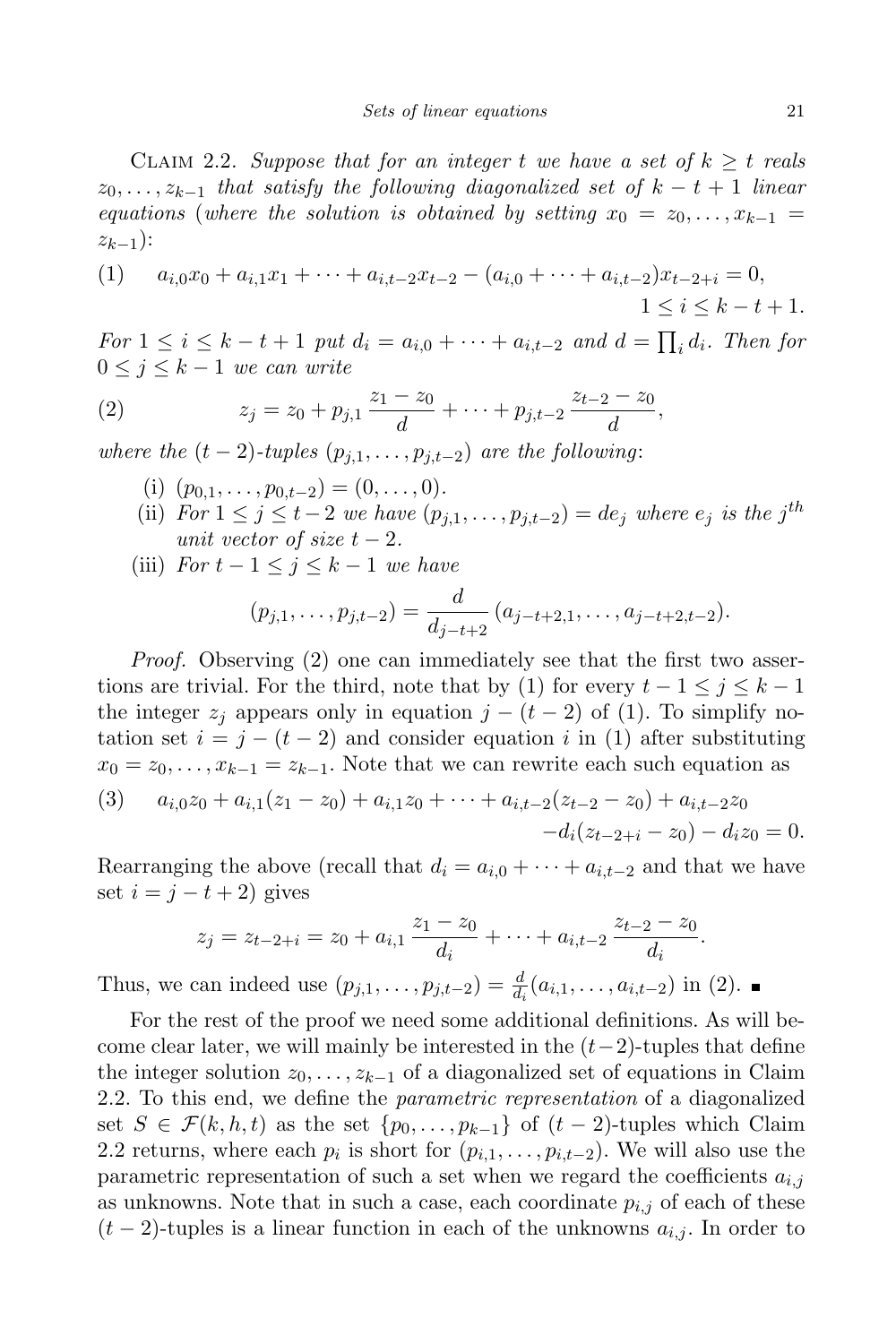carry out our proof we will also need some basic notions from analytic geometry. A *d*-dimensional quadric is the set of points  $(x_1, \ldots, x_d) \in \mathbb{R}^d$  that satisfy an equation of type (for convenience we use  $x_0 = 1$ )

$$
\sum_{0 \le i \le j \le d} c_{i,j} x_i x_j = 0.
$$

A quadric is *non-zero* if some  $c_{i,j} \neq 0$ . Note that a d-dimensional quadric has  $\binom{d}{2}$  $a_2^a$  + 2d + 1 coefficients.

DEFINITION 2.3. Fix any  $t \geq 4$ . Given a set P of

$$
k = \binom{t-2}{2} + 2(t-2) + 1 = \binom{t}{2}
$$

points  $P = \{p_0, \ldots, p_{k-1}\}\$  with  $p_i = (p_{i,1}, \ldots, p_{i,t-2}) \in \mathbb{R}^{t-2}$ , let  $A_{t-2}(P)$ be the  $k \times k$  matrix of the matrix representation of the set of homogeneous linear equations which force a  $(t-2)$ -dimensional quadric with coefficients  $c_{i,j}$  to pass through  $p_0, \ldots, p_{k-1}$ . For example, for  $t = 4$  we can write this set of equations as

$$
\begin{pmatrix} p_{0,1}^2 & p_{0,1}p_{0,2} & p_{0,2}^2 & p_{0,1} & p_{0,2} & 1 \ p_{1,1}^2 & p_{1,1}p_{1,2} & p_{1,2}^2 & p_{1,1} & p_{1,2} & 1 \ p_{2,1}^2 & p_{2,1}p_{2,2} & p_{2,2}^2 & p_{2,1} & p_{2,2} & 1 \ p_{3,1}^2 & p_{3,1}p_{3,2} & p_{3,2}^2 & p_{3,1} & p_{3,2} & 1 \ p_{4,1}^2 & p_{4,1}p_{4,2} & p_{4,2}^2 & p_{4,1} & p_{4,2} & 1 \ p_{5,1}^2 & p_{5,1}p_{5,2} & p_{5,2}^2 & p_{5,1} & p_{5,2} & 1 \end{pmatrix} \begin{pmatrix} c_{1,1} \\ c_{1,2} \\ c_{2,2} \\ c_{0,1} \\ c_{0,2} \\ c_{0,2} \\ c_{0,0} \end{pmatrix} = 0.
$$

DEFINITION 2.4. Fix any integer  $t \geq 4$ . For a diagonalized set  $S \in$  $\mathcal{F}(\binom{t}{2}, h, t)$  let  $p_0, \ldots, p_{\binom{t}{2}-1}$  be its parametric representation. Denote by  $A_{t-2}(S)$  the matrix obtained by plugging  $p_{i,j}$  in the matrix  $A_{t-2}$  of Definition 2.3. The set S is called *degenerate* if  $A_{t-2}(S)$  is not invertible.

CLAIM 2.5. Let  $A_{t-2}(S)$  be the matrix from Definition 2.4 when we regard the coefficients  $a_{i,j}$  of a diagonalized set  $S \in \mathcal{F}(\binom{t}{2},h,t)$  as unknowns. Let  $D$  be the determinant of this matrix. Then  $D$  is a non-zero polynomial of degree at most  $t^2$  in each variable.

Proof. Call the matrix A for short. Recall that by Claim 2.2 each coordinate of the parametric representation is linear in each of the unknowns  $a_{i,j}$ . As each entry of A has degree at most 2, the degree of each  $a_{i,j}$  in each entry is at most 2. The polynomial  $D$  represents a determinant, therefore we can view it as a sum of monomials. As A has fewer than  $t^2/2$  rows, each monomial has fewer than  $t^2/2$  terms. Therefore, the degree of each  $a_{i,j}$  in each monomial, and hence also in  $D$ , is at most  $t^2$ .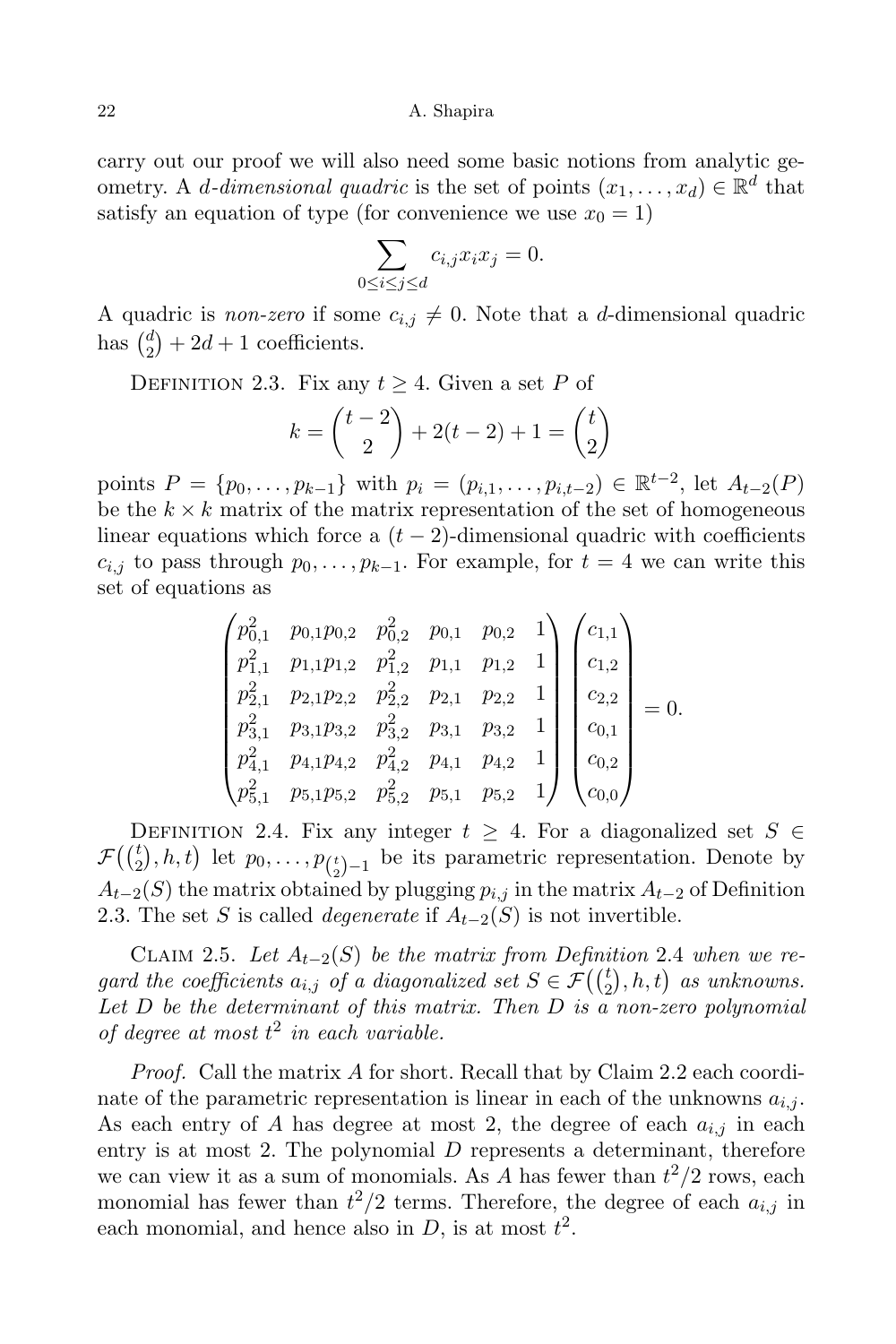We turn to show that  $D$  is not identically zero. It will be simpler to show this by requiring the unknowns  $a_{i,0}$  to satisfy  $a_{i,0} = 1 - \sum_{j=1}^{t-2} a_{i,j}$  for every  $1 \leq i \leq {t \choose 2}$  $\binom{t}{2} - t + 1$  (this is clearly a stronger claim). We thus get, in the parametric representation of S, the equalities  $d_1 = \cdots = d_{\binom{t}{2}-t+1} = d = 1$ . Hence, by Claim 2.2(iii), for  $i \geq t-1$  we have  $p_{i,j} = a_{i-t+2,j}$ . Furthermore, by Claim 2.2(i), (ii), for  $0 \leq i \leq t-2$  the *i*th row of the matrix contains only 0s and 1s. In fact, the only non-zero entry in the first row is the rightmost. Thus, when computing the determinant of A we may disregard the first row and the rightmost column of A. More importantly, it is easy to see (recall Definition 2.3 and the example of  $d = 2$ ) that we can find distinct columns  $i_1, \ldots, i_{t-2}$  whose entries satisfy  $A_{1,i_1} = \cdots = A_{t-2,i_{t-2}} = 1$ , and there are no other 1s in these columns within rows  $1, \ldots, t-2$ . Consider row  $i \geq t-1$ of the matrix. By our choice of  $a_{i,0}$ , this row is the only one in which the unknowns  $a_{i-t+2,1}, \ldots, a_{i-t+2,t-2}$  appear. Moreover, by definition of  $A_{t-2}$ in Definition 2.3, each entry of this row contains a different combination of  $a_{i-t+2,1}, \ldots, a_{i-t+2,t-2}$ . Thus, any term in the expansion of the determinant which uses  $i_1, \ldots, i_{t-2}$  in rows  $1, \ldots, t-2$  will have a coefficient precisely 1. Furthermore, the combination of the unknowns  $a_{i-t+2,j}$  of this term cannot appear in another one, hence, it will not cancel. Therefore, D is not identically zero.

As a non-zero polynomial cannot vanish everywhere, we immediately infer that for some choice of coefficients  $a_{i,j}$ , that is, not necessarily integers from  $[-h, h]$ , the polynomial D does not vanish. In other words:

COROLLARY 2.6. For every integer  $t \geq 4$ , there is a non-degenerate diagonalized set of  $\binom{t}{2}$  $\binom{t}{2}$  – t + 1 equations in  $\binom{t}{2}$  $\binom{t}{2}$  unknowns (possibly with non-integer coefficients).

3. Proof of the main theorem. In this section we consider arbitrary sets of equations from  $\mathcal{F}(k, h, t)$  as defined in the previous section. As in the previous section, we will mainly look at the coefficients of these equations as unknowns. In order to distinguish general sets of equations from diagonalized sets of equations, we will denote the coefficients of the former by  $b_{p,q}$  and of the latter by  $a_{p,q}$  as we did in the previous section. We start with the following simple claim, in which a *rational function of* degree r is any quotient of two polynomials of degree at most r in each unknown. In what follows,  $r(k)$  will denote any quantity that depends only on  $k$ .

CLAIM 3.1. Let  $S \in \mathcal{F}(k, h, t)$  be a set of equations with coefficients  $b_{p,q}$ , and suppose we consider them as unknowns. Then there is an equivalent diagonalized set  $S_{\text{diag}}$ , with coefficients  $a_{i,j}$ , such that each  $a_{i,j}$  is a rational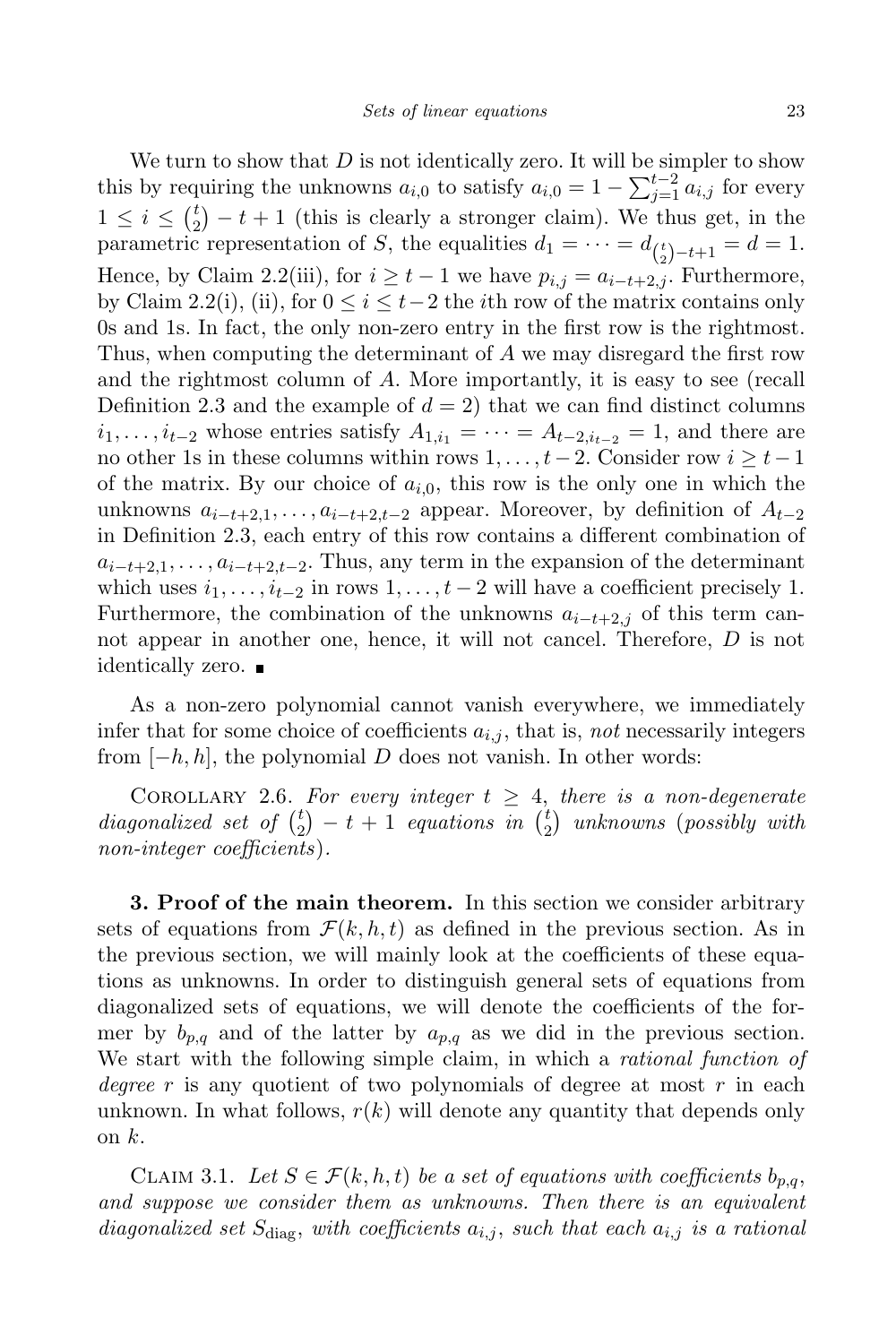function of degree  $r(k)$  in each of the coefficients  $b_{p,q}$ . Also, none of the denominators of  $a_{i,j}$  is identically zero.

*Proof.* We just use Gaussian elimination. Initially we have  $a_{i,j} = b_{i,j}$  and therefore the degree of each  $a_{i,j}$  in each  $b_{p,q}$  is at most 1. As we perform at most k operations on each equation, and each operation at most doubles the maximum degree of each  $a_{i,j}$  as a function of any other  $b_{p,q}$ , the resulting  $a_{i,j}$  are rational functions in each  $b_{p,q}$  of degree bounded by a function  $r(k)$ that depends on k only. Finally, note that if one of the denominators of  $a_{i,j}$  is identically zero, then for any assignments to the unknowns  $b_{n,q}$ , the resulting diagonalized set after the Gaussian elimination process has some entries which are not well defined. This, however, is clearly not the case. For example, when  $S$  is already diagonalized,  $S_{\text{diag}}$  is just  $S$  and all its entries are well defined.

Note that the output of the above claim is a diagonalized set in the sense that all the coefficients  $a_{i,j}$  that should be zero in order to satisfy the properties of a diagonalized set (see beginning of Section 2) are given by rational functions in  $b_{p,q}$  that are identically zero. Clearly there are some assignments to the unknowns  $b_{p,q}$  for which the diagonalized set  $S_{\text{diag}}$  is not well defined. These are the sets  $S$  for which the denominators of some of the rational functions that represent  $a_{i,j}$  vanish.  $S_{diag}$  is called well defined if none of the denominators of  $a_{i,j}$  vanish. Note that in such a case S and  $S_{\text{diag}}$  are equivalent in the sense that every solution of one is also a solution of the other. In what follows we will use the following lemma of Zippel (cf., e.g.  $[4]$ ).

LEMMA 3.2. Let F be an arbitrary field, and let  $f = f(x_1, \ldots, x_b)$  be a non-zero polynomial in  $F[x_1, \ldots, x_b]$ . Suppose the degree of f in each variable is at most r. If H is a subset of F with  $|H| > r$ , then there are at most  $|H|^b - (|H|-r)^b = c(r,b)|H|^{b-1}$  assignments  $x_1 \in H, \ldots, x_b \in H$  so that  $f(x_1, \ldots, x_b) = 0.$ 

LEMMA 3.3. For every  $t \geq 4$  and  $k \geq \binom{t}{2}$  $\binom{t}{2}$ , all but a  $c(k)/h$  fraction of  $S \in \mathcal{F}(k, h, t)$  are such that:

- (i)  $S_{\text{diag}}$  is well defined.
- (ii) The points of the parametric representation of  $S_{\text{diag}}$  do not all lie on any non-zero  $(t-2)$ -dimensional quadric.

*Proof.* Denote the number of equations in each set of  $\mathcal{F}(k, h, t)$  by  $e =$  $k - t + 1$ . Note that for any choice of  $k - 1$  integers from  $[-h/k, h/k]$  we can find an integer in  $[-h, h]$  such that the sum of the k integers is 0. We thus see that  $\mathcal{F}(k, h, t)$  contains at least  $(h/k)^{k-1}$  equations. Furthermore, we may conclude that  $\mathcal{F}(k, h, t)$  contains at least  $c(k)h^{e(k-1)}$  sets of equations. Thus, we may prove the claim by showing that there are at most  $c(k)h^{e(k-1)-1}$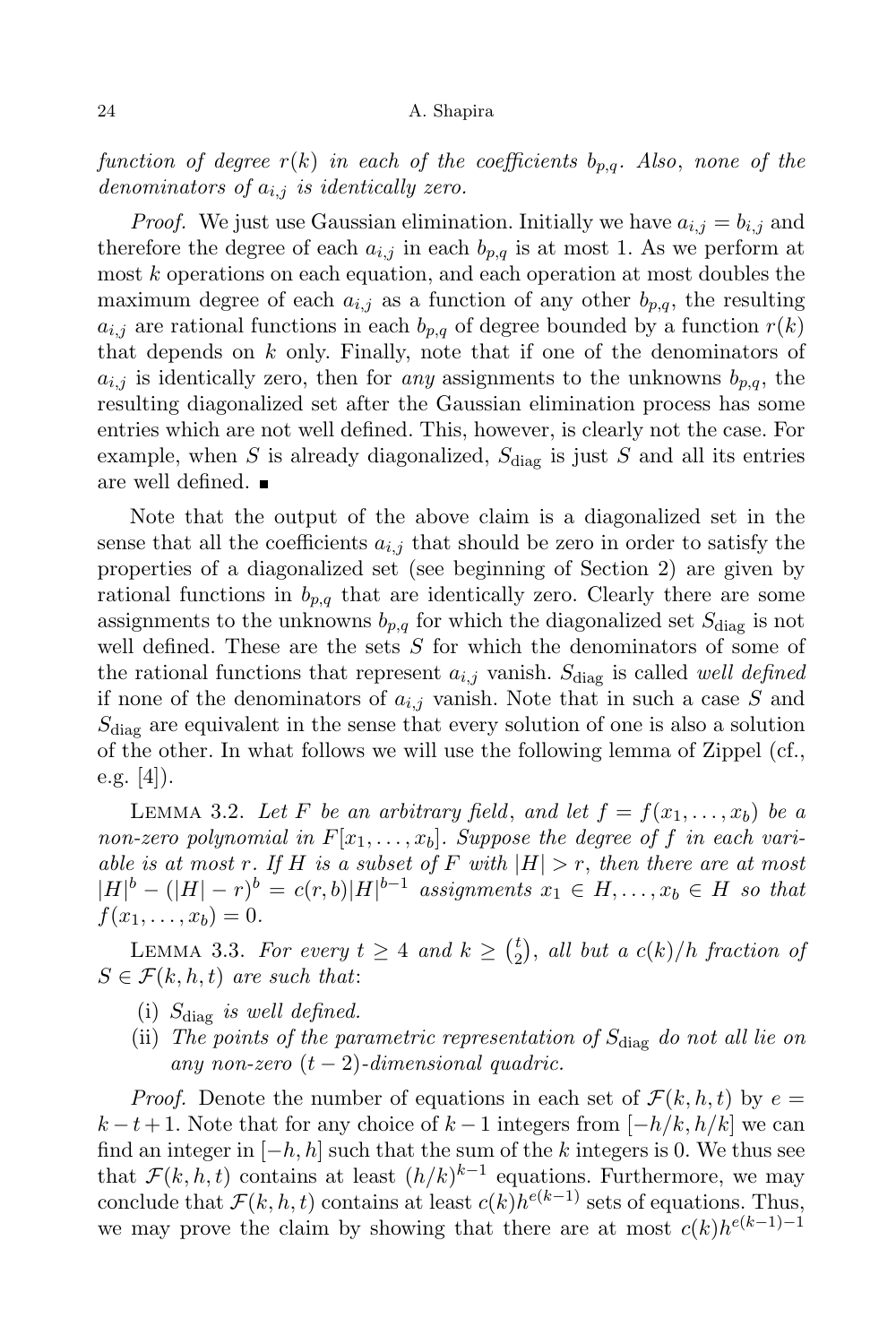sets of equations in  $\mathcal{F}(k, h, t)$  for which either (i) or (ii) does not hold. Consider the coefficients  $b_{n,q}$  of the equations in  $\mathcal{F}(k, h, t)$  as unknowns, and use Claim 3.1 in order to obtain an equivalent diagonalized set of equations with unknowns  $a_{i,j}$  that are given by rational functions in  $b_{p,q}$ . Denote this new set by  $S_{\text{diag}}$ .

We first show that only  $c(k)h^{e(k-1)-1}$  of the equations of  $\mathcal{F}(k, h, t)$  are such that (i) does not hold. Let  $B$  be the product of the denominators of all the unknowns  $a_{i,j}$  in  $S_{\text{diag}}$ . As each  $a_{i,j}$  is a rational function of degree at  $\text{most } r(k)$  and there are fewer than  $tk < k^2$  coefficients  $a_{i,j}$ , one may conclude that B is a polynomial of degree at most  $r(k)$  in each of the unknowns  $b_{n,q}$ . As by Claim 3.1 none of the denominators is identically zero, B is not identically zero. Clearly if for some assignment to the unknowns  $b_{n,n}$  the polynomial B does not vanish, then  $S_{\text{diag}}$  is well defined. By Lemma 3.2 with  $F = R$ ,  $H = [-h, h]$ ,  $r = r(k)$  and  $b = e(r - 1)$  we find that there are at most  $c(k)h^{e(k-1)-1}$  assignments to the coefficients  $b_{p,q}$  for which B vanishes, therefore there are at most this many equations in  $\mathcal{F}(k, h, t)$  for which  $S_{\text{diag}}$  is not well defined.

We turn to show that only  $c(k)h^{e(k-1)-1}$  of the equations of  $\mathcal{F}(k, h, t)$  are such that (ii) does not hold. Let W be the first  $\binom{t}{2}$  $\binom{t}{2} - t + 1$  equations of  $S_{\text{diag}}$ , and note that they form  $\binom{t}{2}$  $t_{2}^{t}$  $-t+1$  equations in  $\binom{t}{2}$  $\binom{t}{2}$  unknowns. We will prove a statement somewhat stronger than needed, namely, that only  $c(k)h^{e(k-1)-1}$ of the equations of  $\mathcal{F}(k, h, t)$  are such that the points of the parametric representation of W all lie on some non-zero  $(t-2)$ -dimensional quadric. Consider the set W with unknowns  $a_{i,j}$ . As in Claim 2.5, let  $A = A_{t-2}(W)$ be the matrix in Definition 2.4, and  $D$  the polynomial of its determinant in unknowns  $a_{i,j}$ . By Definition 2.3, the  $\binom{t}{2}$  $\binom{t}{2}$  points in  $\mathbb{R}^{t-2}$  of the parametric representation of W cannot all lie on a  $(t-2)$ -dimensional non-zero quadric if A is invertible. Equivalently, these points do not lie on a non-zero quadric if the value of the polynomial D defined above, when evaluated on the coefficients of this set of equations, is defined and non-zero. It thus follows that we can simply show that  $D$  is either not defined or vanishes only on  $c(k)h^{e(k-1)-1}$  of the assignments (to the unknowns  $b_{p,q}$  which determine the value of  $a_{i,j}$ ) which consist of integers from  $[-h, h]$ .

Now recall that each  $a_{i,j}$  is a rational function in the unknowns  $b_{i,j}$  of degree at most  $r(k)$  and by Claim 2.5 the degree of each  $a_{i,j}$  in D is at most  $t^2$ . Thus, D is also a rational function of degree at most  $r(k)$  in each  $b_{p,q}.$  Let  ${\cal D}_1$  and  ${\cal D}_2$  be its numerator and denominator, respectively. As  ${\cal D}_2$ is a product of the denominators of  $a_{i,j}$ , and by Claim 3.1 none of them is identically zero, neither is  $D_2$ . We claim that  $D_1$  is also not identically zero. Suppose that  $D_1$  is identically zero. This means that D is identically zero, hence, for every assignment to the unknowns  $b_{i,j}$ , which does not need to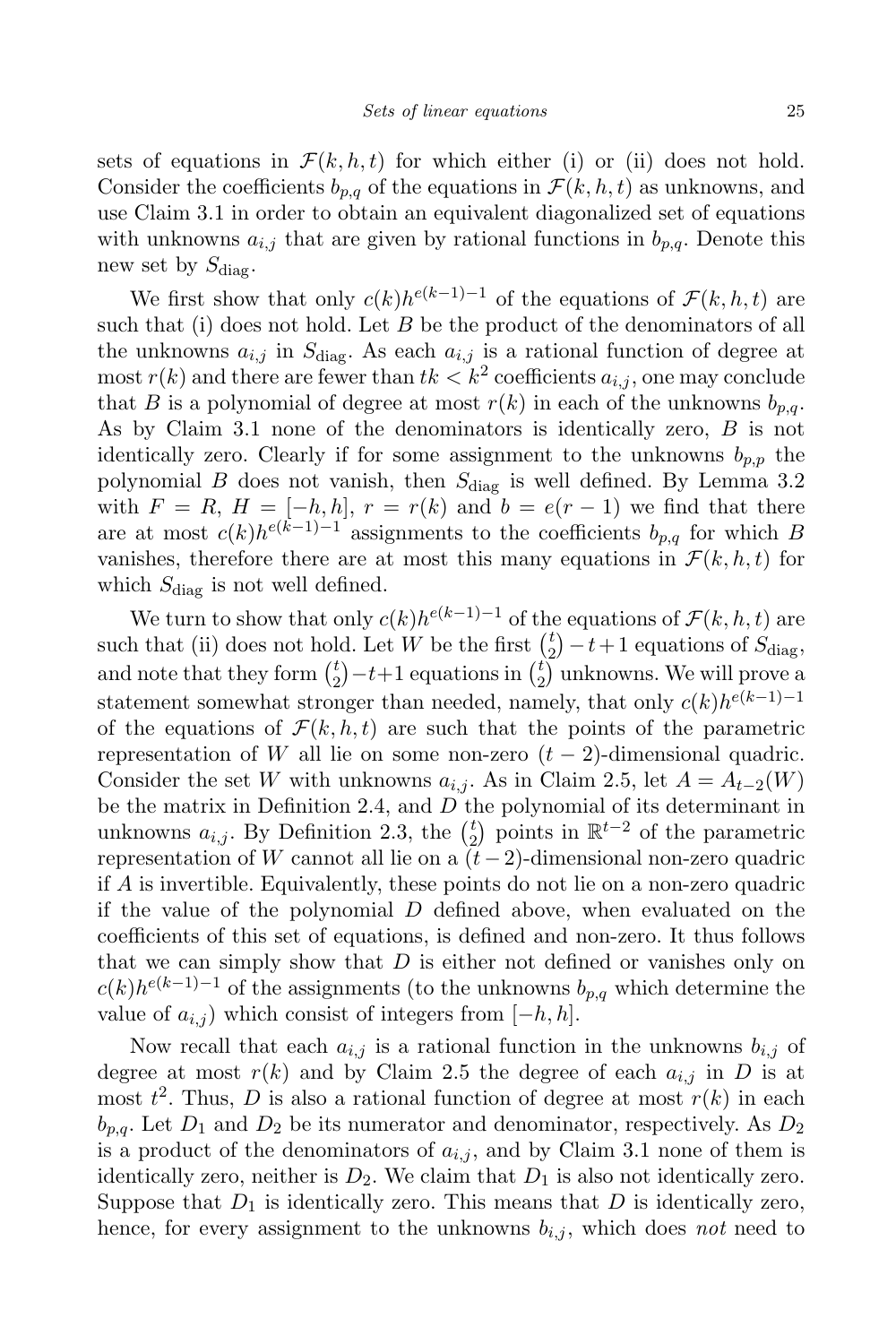be necessarily of integers from  $[-h, h]$ , the resulting set is such that if we transform it into an equivalent diagonalized set, we either get a set that is not well defined (in the case where  $D_2$  vanishes) or the first  $\binom{t}{2}$  $\binom{t}{2}$  equations of the set are degenerate. This, however, is false, as we can a priori set the first  $\binom{t}{2}$  $\binom{t}{2} - t + 1$  equations of the set to be the (well defined) non-degenerate diagonalized set of equations whose existence is guaranteed by Corollary 2.6.

Consider now the product of  $D_1$  and  $D_2$ . This is a non-zero polynomial in  $b_{p,q}$  of degree  $r(k)$  in each unknown. By Lemma 3.2, with  $F = R$ ,  $H =$  $[-h, h], r = r(k)$  and  $b = e(k-1)$ , either  $D_1$  or  $D_2$  vanishes on at most  $c(k)h^{e(k-1)-1}$  of the possible assignments to  $b_{p,q}$ . Thus, there are at most this many sets in  $\mathcal{F}(k, h, t)$  for which D is either not defined or zero, which is what we wanted to show.

As in Behrend's construction [1], we will represent integers in base q with g being a non-fixed integer, namely depending on n. This will allow us to look at integers as high-dimensional vectors. In Behrend's argument, one shows that a sphere in the high-dimensional vector space in which our integers are represented, does not contain three-term arithmetic progressions. The main step in our proof is to prove an analogous statement, Lemma 3.5 below, based on Lemma 3.3. We will then conclude the proof by showing that for an appropriate choice of  $g$  we get a large set with no non-trivial solution of S.

Given a set V of integers we denote by  $V + r$  the translate of V by r, that is,  $V + r = \{z + r : z \in V\}$ . Note that if V does not contain any non-trivial solution of a set  $S \in \mathcal{F}(k, h, t)$  then neither does any translate of V (this is because the sum of the coefficients is zero). As we will explain shortly, it will be simpler to prove Theorem 3 with respect to the set of integers  $[-n/2, n/2]$  rather than [n]. To this end, we will consider representations of integers from  $[-n/2, n/2]$  in base g. For integer g and b satisfying  $n = g<sup>b</sup>$ , we define, for an integer  $w \geq 2$ ,

$$
Q_w = \Big\{ z \in \mathbb{Z} : z = \sum_{i=0}^{b-1} z_i g^i, \, z_i \in [-g/w, g/w] \Big\}.
$$

In other words, these are the integers whose "digits" in base  $g$  belong to  $[-g/w, g/w]$ . As  $Q_w \subseteq [-n/2, n/2]$  for any  $w \geq 2$ , we may and will construct our sought-after sets from integers belonging to  $Q_w$  for an appropriate constant  $w$ . Note that, somewhat unconventionally, we allow for negative digits. This representation, however, is well defined in the sense that given  $z \in Q_w$ , there are unique integers  $z_0, \ldots, z_{b-1} \in [-g/w, g/w]$  such that  $z = \sum_{i=0}^{b-1} z_i g^i$ . Given an integer  $z \in Q_w$  we denote by  $\overline{z} = (z_0, \ldots, z_{b-1})$  the unique b-dimensional vector in  $\mathbb{Z}^b$  such that  $z = \sum_{i=0}^{b-1} z_i g^i$ . We also write  $||z||^2 = ||\overline{z}||^2 = \sum_{i=0}^{b-1} z_i^2$ . Our argument will critically rely on the observa-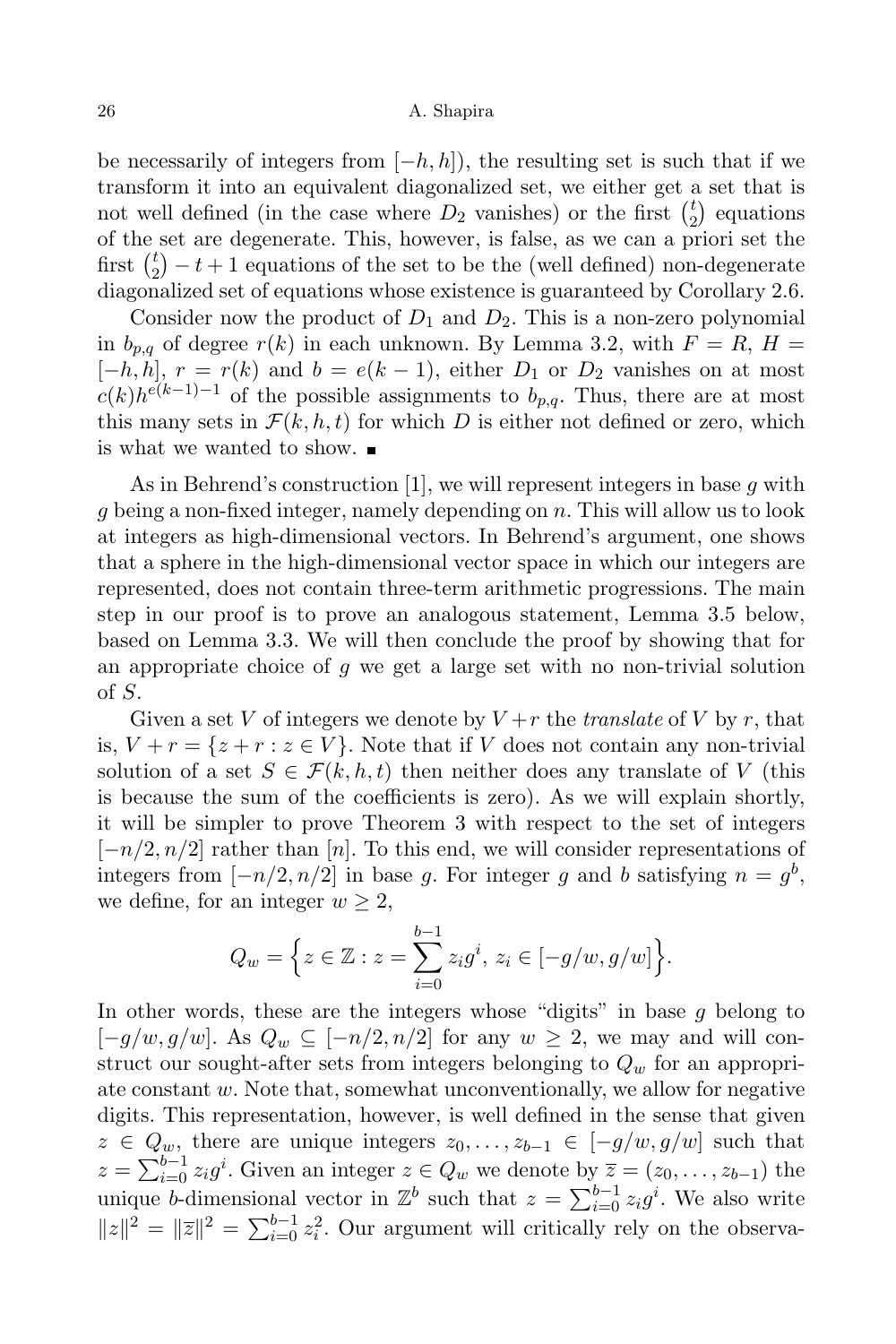tion (first made by Salem and Spencer  $[8]$ ) that if w is sufficiently large then addition, and more generally linear combinations with small coefficients, of numbers from  $Q_w$  is equivalent to linear combinations of their corresponding vectors. For example, if  $z_1, z_2, z_3 \in Q_2$ , then  $z_1 + z_2 = z_3$  if and only if  $\overline{z}_1 + \overline{z}_2 = \overline{z}_3$ . The reason for that is simply that there is no carry in the base g addition of these numbers. More generally, we have the following

FACT 3.4. Suppose  $\alpha, \alpha_1, \ldots, \alpha_t$  are rational numbers with numerators and denominators bounded in absolute value by some constant c. If w is sufficiently large with respect to c, then for every  $z, z_1, \ldots, z_t \in Q_w$ ,

(4) 
$$
\alpha z = \sum_{i=1}^{t} \alpha_i z_i \Leftrightarrow \alpha \overline{z} = \sum_{i=1}^{t} \alpha_i \overline{z}_i.
$$

It should be noted that had we chosen to work with the set  $[n]$  rather than  $-n/2, \ldots, n/2$  and represented integers using positive digits, then (4) would not necessarily hold for negative coefficients. The reason is that the difference of two numbers with small positive digits may contain very large digits. As we also allow for negative digits, the difference also contains small digits. We now arrive at the main step of the proof, where we prove a Behrend-type argument about spheres containing the vector representations of integers from  $Q_w$ .

LEMMA 3.5. For  $t \geq 4$  and  $k \geq \binom{t}{2}$  $\binom{t}{2}$  let  $S \in \mathcal{F}(k, h, t)$  be such that  $S_{\text{diag}}$ is well defined and the points of the parametric representation of  $S_{\text{diag}}$  do not all lie on any non-zero  $(t-2)$ -dimensional quadric. For an integer r let

$$
X_r = \{ z \in Q_w : ||z||^2 = r \}.
$$

If w is large enough in terms of h and k, then  $X_r$  contains no non-trivial solution of S.

*Proof.* Suppose to the contrary that  $X_r$  contains k integers  $z_0, z_1, \ldots$ ,  $z_{k-1}$ , which form a non-trivial solution of S. As  $S_{diag}$  is assumed to be well defined, S and  $S_{\text{diag}}$  are equivalent, thus,  $z_0, \ldots, z_{k-1}$  are also a solution of  $S_{\text{diag}}$ . Also, by Claim 3.1 the coefficients of  $S_{\text{diag}}$  are rational numbers, whose numerators and (non-zero) denominators are bounded by  $m = m(h, k)$ (because these numerators and denominators are polynomials in  $h$  of degree bounded by a function of k). By Claim 2.2, there are  $(t-2)$ -tuples  $p_0, \ldots, p_{k-1}$  which form the parametric representation of  $z_0, \ldots, z_{k-1}$ . That is, for  $0 \leq i \leq k-1$  we have

(5) 
$$
z_i = z_0 + p_{i,1} \frac{z_1 - z_0}{d} + \dots + p_{i,t-2} \frac{z_{t-2} - z_0}{d}.
$$

 $\prod d_i$ . Thus, as by assumption all the coefficients of  $S_{\text{diag}}$  are rational numbers Recall that by Claim 2.2, each  $p_{i,j}$  is either d or  $da_{i,j}/d_i$  and that  $d =$ whose numerators and denominators are bounded in absolute value by  $m =$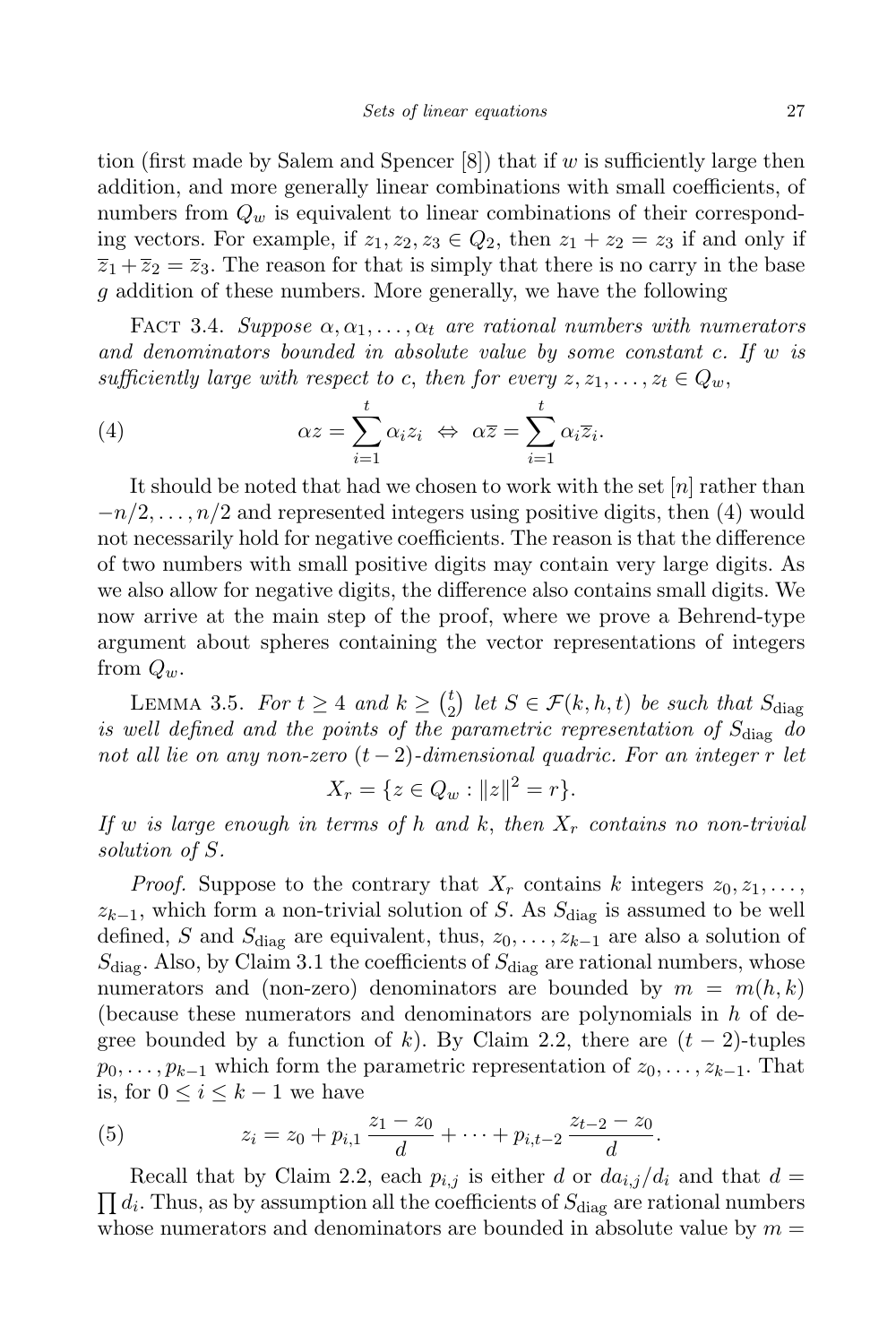$m(h, k)$ , the numerators and denominators of the rational numbers  $p_{i,j}$  are each bounded in absolute value by a function depending only on  $m$  and  $k$ . As  $m$  depends on  $h$  and  $k$ , we conclude that the numerators and denominators of  $p_{i,j}$  are bounded by a function of h and k. Multiplying (5) by d we deduce that for  $0 \leq i \leq k-1$  we have

(6) 
$$
dz_i = dz_0 + p_{i,1}(z_1 - z_0) + \cdots + p_{i,t-2}(z_{t-2} - z_0).
$$

Hence, if w is large enough in terms of h and k, we can use (4) to write (6)  $\mathrm{as}\left( 1\right)$ 

(7) 
$$
d\overline{z}_i = d\overline{z}_0 + p_{i,1}\overline{z_1 - z_0} + \cdots + p_{i,t-2}\overline{z_{t-2} - z_0}.
$$

Define the following  $(t-2)$ -variate polynomial of degree 2:

$$
P(x_1,\ldots,x_{t-2}) := \sum_{q=0}^{b-1} (d(\overline{z}_0)_q + x_1(\overline{z_1-z_0})_q + \cdots + x_{t-2}(\overline{z_{t-2}-z_0})_q)^2,
$$

where  $(\overline{v})_q$  denotes the  $q^{\text{th}}$  entry of the vector  $\overline{v}$ . The key observation now is that by (7), for  $0 \leq i \leq k-1$  we have

$$
P(p_{i,1},\ldots,p_{i,t-2})=\|d\overline{z}_j\|^2=d^2\|z_j\|^2.
$$

Therefore, as by assumption all the integers  $z_i$  belong to  $X_r$ , for  $1 \leq i \leq k-1$ we have

$$
P(p_{i,1},\ldots,p_{i,t-2})-d^2r=0.
$$

Hence, the k points  $p_0, \ldots, p_{k-1} \in \mathbb{R}^{t-2}$  all lie on the  $(t-2)$ -dimensional quadric defined by the equation  $P(x_1, \ldots, x_{t-2}) - d^2 r = 0$ . This will contradict our choice of the coefficients of the equations once we show that  $P(x_1, \ldots, x_{t-2}) - d^2r$  is not identically zero. To see that, note that P is a sum of squares, hence, the coefficients of the monomials  $x_1^2, \ldots, x_{t-2}^2$  are sums of squares. Therefore, it is enough to show that for some  $1 \leq j \leq t-2$ , and  $0 \le q \le b-1$ , we have  $(\overline{z_i-z_0})_q \neq 0$ . This, however, must be true, as otherwise we would get  $z_1 - z_0 = z_2 - z_0 = \cdots = z_{t-2} - z_0 = 0$  and thus  $z_0 = z_1 = \cdots = z_{k-1}$  by (5), contradicting our assumption that these integers form a non-trivial solution.

As in Behrend's argument, we are now just left with the task of optimizing the values of g and b (recall that we write  $n = g<sup>b</sup>$ ) in order to deduce that one of the sets  $X_r$  contains many integers.

*Proof of Theorem 3.* For an integer  $k \geq 6$ , let t be the largest integer satisfying  $k \geq {t \choose 2}$  $_{2}^{t}$  (hence,  $t \geq 4$ ). In Lemma 3.3 it is proved that if  $t \geq 4$  and  $k \geq {t \choose 2}$ <sup>t</sup><sub>2</sub>), then only a  $c(k)/h$  fraction of the sets  $S \in \mathcal{F}(k, h, t)$  of equations are

<sup>(&</sup>lt;sup>1</sup>) We actually use (4) twice: first, to deduce that  $z_1 - z_0, \ldots, z_{t-2} - z_0 \in Q_{w'}$  for some  $w' \leq w$ , and second, to show that this implies (7).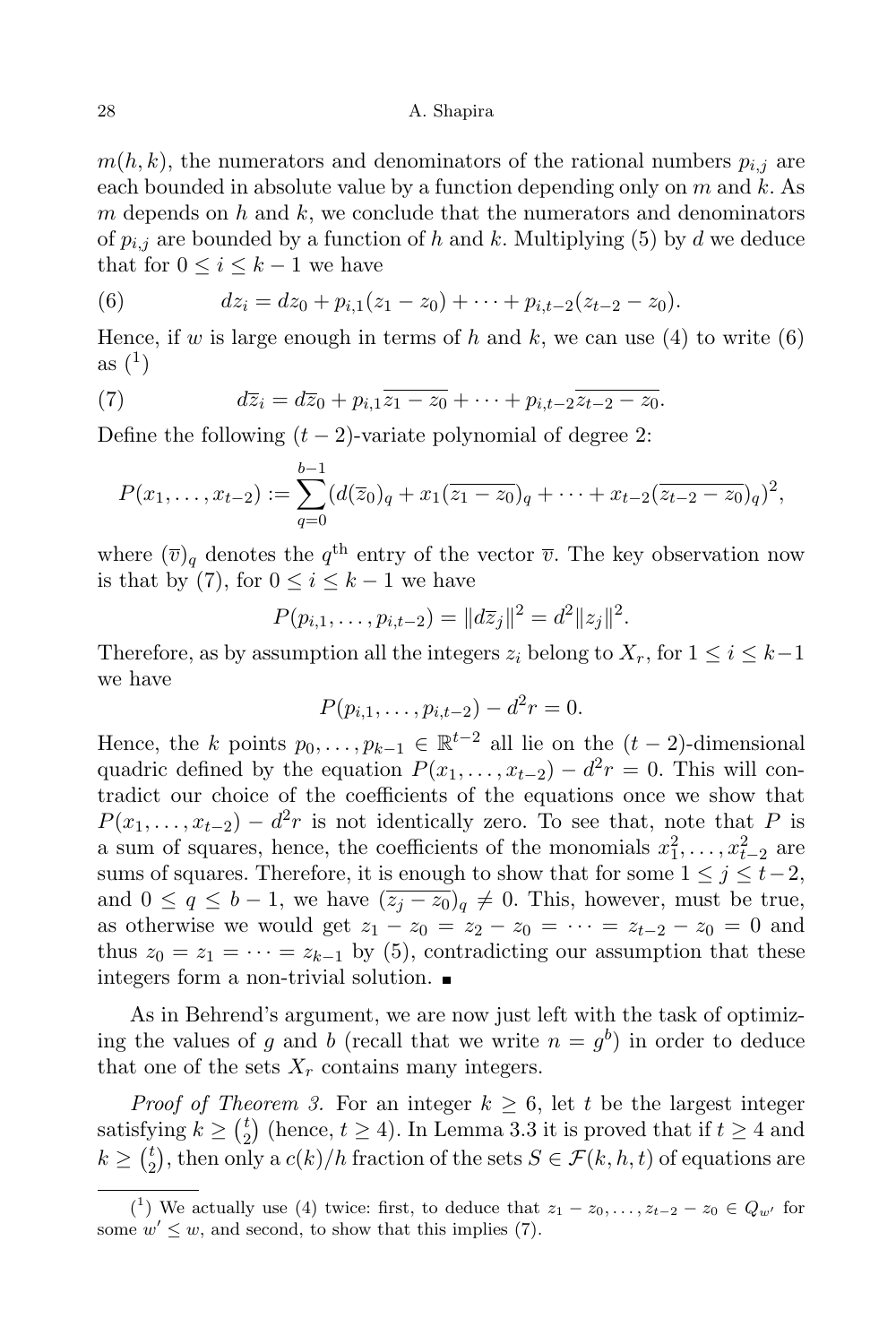such that either  $S_{\text{diag}}$  is not well defined or the points of the parametric representation of  $S_{\text{diag}}$  all lie on a non-zero (t-2)-dimensional quadric. We claim that for any other set S we can construct a subset  $X \subseteq [n]$  of size  $n/e^{c\sqrt{\log n}}$ with no non-trivial solution of S, where  $c = c(h, k)$ . By Lemma 3.5, provided w is large enough in terms of h and k, for any integer r the set  $X_r$  contains no non-trivial solution of S. As the absolute value of each digit in  $Q_w$  is bounded by  $g/w$ , the integer r can take at most  $b(g/w)^2 \leq bg^2$  values. Similarly, we find that  $Q_w$  is of size  $(2g/w)^b > (g/w)^b$ . As the union of the sets  $X_r$ covers the entire set  $Q_w$  there must be one r for which  $|X_r| \ge (g/w)^b / b g^2 =$  $n/bg^2w^b$ . Setting  $b=\sqrt{\log n}$ , and hence  $g=e^{\sqrt{\log n}}$ , gives that some  $X_r$  is of size at least  $n/e^{c\sqrt{\log n}}$  for an appropriate constant  $c = c(h, k)$ .

As was alluded to in the introduction, the details of Lemma 3.5 actually show that under the conditions of the lemma,  $X_r$  contains no solution in which two of the integers are distinct. Therefore, the only solution of the sets S, discussed in the proof of Theorem 3, which use integers from the set constructed in the proof of the theorem is one in which all the integers are identical. This is clearly a much stronger property than not containing non-trivial solutions.

One can also derive, from the details of the proof of Theorem 3 and the claims and lemmas used in its proof, the following simple criterion for a given set S to satisfy  $r_S(n) > n^{1-o(1)}$ : Let M be the  $(k-t+1) \times k$  matrix containing the coefficients of the equations of the set. If  $M$  cannot be transformed into a diagonalized set we cannot say anything. If it can be transformed into such a set, then let  $S_{\text{diag}}$  be the new set of equations, and let  $A(S_{\text{diag}})$  be the matrix from Definition 2.4. Then, if  $A(S_{\text{diag}})$  is non-singular, we have  $r_S(n) > n^{1-o(1)}$ .

4. Additional results and open problems. The main result of this paper establishes that most large enough sets S of equations are such that  $r<sub>S</sub>(n) > n<sup>1-o(1)</sup>$ . As observed at the end of Section 3, the details of the proof actually give a simple sufficient criterion for a specific set  $S$  to have  $r_S(n) > n^{1-o(1)}$ . In this section we give upper and lower bounds for  $r_S(n)$ based on specific properties of S.

The first question one may ask is whether there are any sets of equations that do not satisfy  $r_S(n) > n^{1-o(1)}$  and more interestingly, how large such a set can be. Of course, one can construct arbitrarily large such sets simply by taking many copies of an equation E for which  $r_E(n) \leq n^{1-\varepsilon}$ . Recall that by Theorem 2 any equation E with genus  $g \geq 2$  satisfies  $r_E(n) \leq \sqrt{n}$ . It therefore seems more reasonable to require the equations of the set to be linearly independent. Even with this requirement it is easy to show that there are large sets which satisfy  $r_S(n) \leq n^{1-\varepsilon}$ .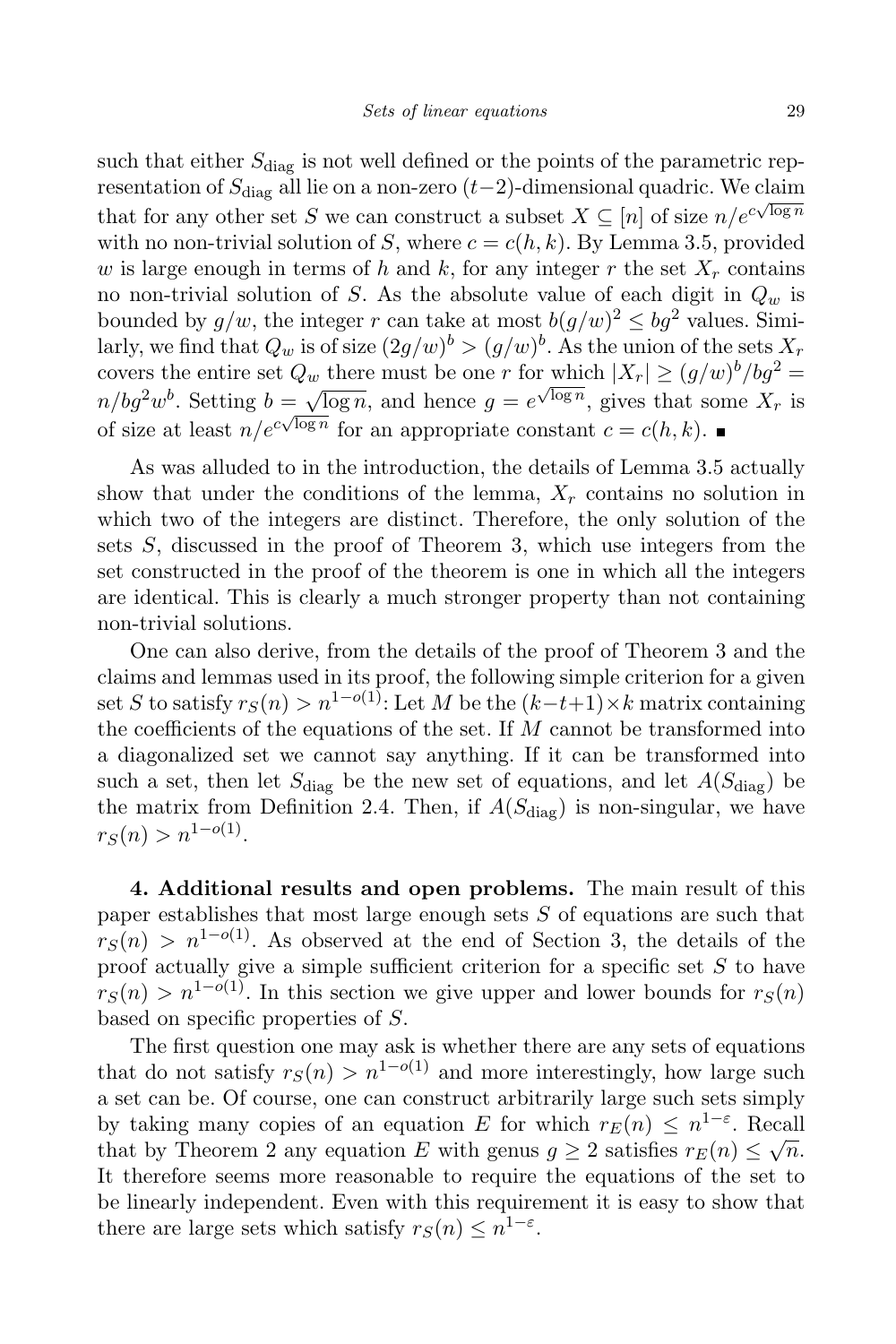PROPOSITION 4.1. For every  $k \geq 4$  and h, there is a set S of  $k-3$ linearly independent  $(k, h)$ -equations for which  $r_S(n) = O(\sqrt{n}).$ 

*Proof.* For every  $k \geq 4$  consider the set S of equations  $e_1, \ldots, e_{k-3}$  in unknowns  $x_1, \ldots, x_k$  where for  $1 \leq i \leq k-3$  equation  $e_i$  is  $x_1 + x_2 - x_{2+i}$  $x_{3+i} = 0$ . Clearly, these equations are linearly independent. To show that  $r_S(n) = O(\sqrt{n})$ , recall that for Sidon's equation  $E := x_1 + x_2 - x_3 - x_4 = 0$ it is known (see [7]) that  $r_E(n) = (1 + o(1))\sqrt{n}$ . Thus, any set of size at least  $(1+o(1))\sqrt{n}$  contains a non-trivial solution of E, namely  $z_1, z_2, z_3, z_4$ such that  $z_1 + z_2 - z_3 - z_4 = 0$ . Note that if we assign  $x_1 = z_1, x_2 = z_2$ ,  $x_3 = x_5 = x_7 = \cdots = z_3$  and  $x_4 = x_6 = x_8 = \cdots = z_4$  we get a non-trivial solution of  $S$ .

In what follows, a set S of equations  $e_1, \ldots, e_t$  in 2g unknowns is called symmetric if every equation  $e_i \in S$  is of the form

(8) 
$$
a_{i,1}x_1 + \cdots + a_{i,g}x_g - a_{i,g+1}x_{g+1} - \cdots - a_{i,2g}x_{2g} = 0
$$

where  $a_{i,j} = a_{i,j+q}$  for every  $1 \leq j \leq g$ . In the following proofs, it will be more convenient to write a symmetric equation as

(9) 
$$
a_{i,1}x_1 + \cdots + a_{i,g}x_g = a_{i,g+1}x_{g+1} + \cdots + a_{i,2g}x_{2g}.
$$

We now turn to the proof of Theorem 4, which establishes a connection between the genus of a set of equations, its rank and  $r<sub>S</sub>(n)$ .

Proof of Theorem 4. First note that a non-trivial solution of a subset of a set of equations cannot be a trivial solution of the entire set. Thus, it is enough to show that every subset of [n] of size  $\Omega(n^{t/g})$  contains a non-trivial solution of the  $t$  equations that span the entire set of equations (whose rank is  $t$  by assumption). We will thus confine ourselves to sets of  $t$ linearly independent equations. The proof will mostly follow the main idea of the proof of Theorem 3.6 in [7].

Consider first any symmetric set S of t equations in 2g unknowns  $x_1, \ldots,$  $x_{2g}$  as in (9). We claim that for such a set  $r_S(n) = O(n^{t/g})$ . The proof for general sets of equations will follow by a certain reduction to this special case. Fix any subset  $X \subseteq [n]$ . Let  $s(b_1, \ldots, b_t)$  denote the number of solutions of the set of t equations  $a_{i,1}x_1 + \cdots + a_{i,q}x_q = b_i$  with integers  $x_i$  taken from X. As all the coefficients  $a_{i,j}$  belong to  $[-h, h]$ , the only feasible  $b_i$  are such that  $-ghn \leq b_i \leq ghn$ . In other words,

(10) 
$$
\sum_{-ghn \le b_1, ..., b_t \le ghn} s(b_1, ..., b_t) = |X|^g.
$$

Observe that  $\sum s^2(b_1, \ldots, b_t)$  is precisely the number of solutions of S including the trivial solutions (recall that  $a_{i,j} = a_{i,j+g}$  for every  $1 \leq j \leq g$ ).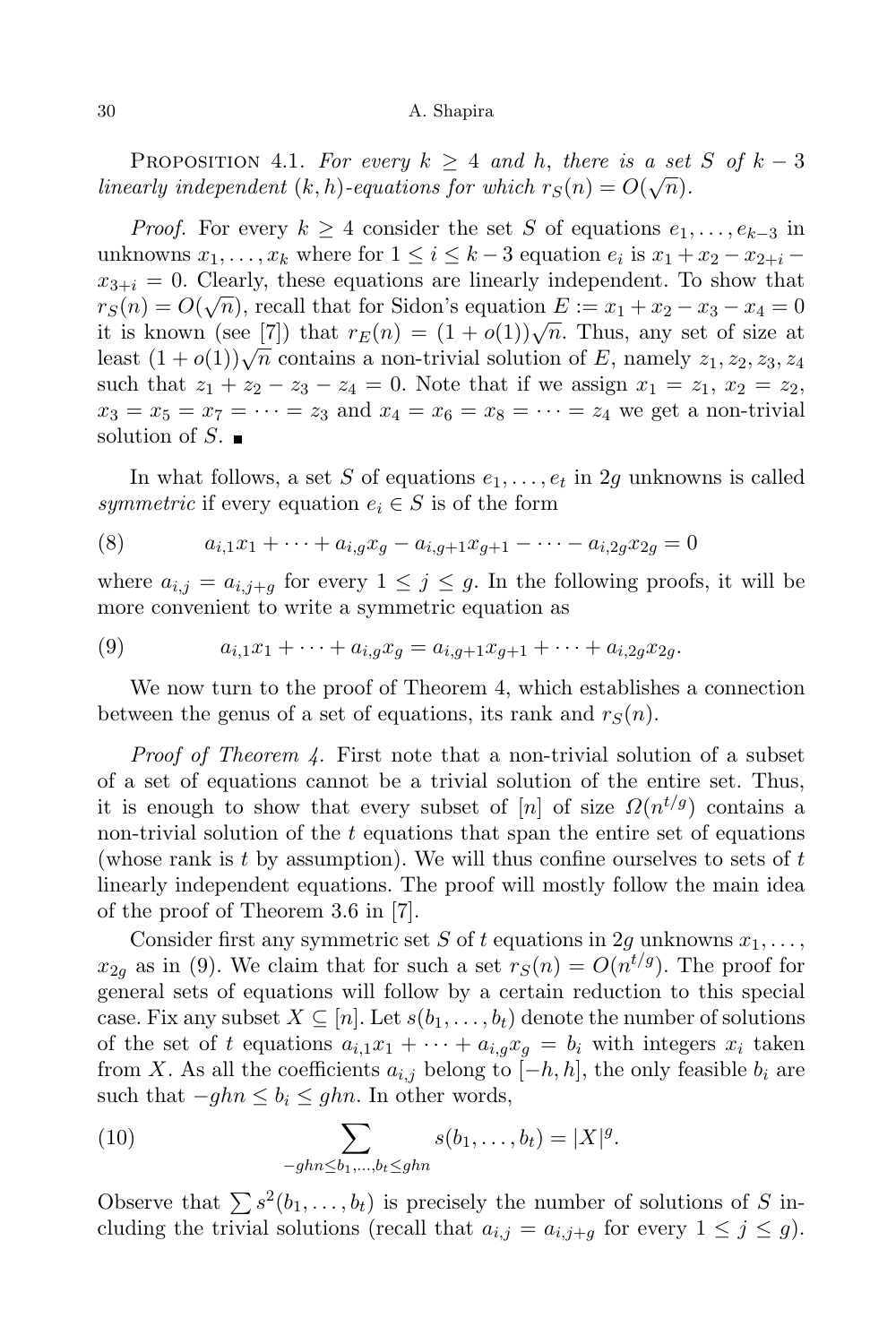$\overline{2}$ 

By Jensen's inequality and (10) we get

(11) 
$$
\sum_{-ghn \leq b_1,\dots,b_t \leq ghn} s^2(b_1,\dots,b_t) \geq \frac{|X|^{2g}}{(2ghn)^t}.
$$

We now bound the total number of trivial solutions of S. Consider any partition of [2g] into disjoint non-empty subsets  $A_1, \ldots, A_w$  such that  $\sum_{p \in A_j} a_{i,p}$  $= 0$  for every equation i and all j. As every  $A_i$  must be of size at least 2, we have  $w \leq q$ . It follows that for every such partition the total number of solutions in which  $x_{i_1} = x_{i_2}$  whenever  $i_1, i_2$  belong to the same set  $A_i$  is at most  $|X|^g$ . Hence, the total number of trivial solutions is at most  $c(g)|X|^g$ where  $c(g)$  is the total number of partitions of [2g]. Now, if X contains no non-trivial solution of S, we must have  $|X|^{2g}/(2ghn)^t \leq c(g)|X|^g$  and therefore  $|X| = O(n^{t/g})$ .

Now, consider an arbitrary set of t equations  $u_1, \ldots, u_t$  in k unknowns of genus g. As the set has genus g, there is a partition of  $[k]$  into  $A_1, \ldots, A_q$ such that  $\sum_{p \in A_j} a_{i,p} = 0$  for every equation  $u_i$  and all j. For every j pick any integer  $r(j) \in \mathring{A}_j$  and for every  $1 \leq i \leq t$  and  $1 \leq j \leq g$  set  $b_{i,j} = b_{i,j+q}$  $a_{i,r(j)}$ . For each equation  $u_i$  consider an auxiliary symmetric equation  $e_i$ ,

(12) 
$$
b_{i,1}y_1 + \cdots + b_{i,g}y_g = b_{i,1+g}y_{1+g} + \cdots + b_{i,2g}y_{2g}.
$$

Observe that any solution of  $e_1, \ldots, e_t$  can be transformed into a solution of  $u_1, \ldots, u_t$  by setting, for every  $1 \leq j \leq g$ ,  $x_{r(j)} = y_j$  and  $x_p = y_{j+g}$  for every  $r(j) \neq p \in A_j$  (recall that for every equation  $u_i$  and all j we have  $\sum_{r(j)\neq p\in A_j} a_{i,p} = -a_{i,r(j)}$ . We further claim that a non-trivial solution of the equations  $e_1, \ldots, e_t$  translates to a non-trivial solution of  $u_1, \ldots, u_t$ . Assume this is not the case. Then for any integer  $\ell$  we have

(13) 
$$
\sum_{\{i \, : \, x_i = \ell\}} a_i = 0.
$$

By the definition of the transformation and the fact that  $b_{i,j} = b_{i,j+q}$  we also have

(14) 
$$
\sum_{\{i \,:\, x_i = \ell\}} a_i = \sum_{\{i \,:\, y_i = \ell\}} b_i.
$$

As by assumption the solution of  $e_1, \ldots, e_t$  is non-trivial there is some  $\ell$  for which the right side of (14) does not vanish, thus contradicting (13). The proof is now complete, as by the first part of the proof, the largest subset of [n] with no non-trivial solution of  $e_1, \ldots, e_t$  is of size  $O(n^{t/g})$ .

While it seems reasonable that for a single equation with genus  $g$  we have  $r_E(n) = n^{1/g - o(1)}$ , Theorem 5, which we now prove, shows that for sets of equations this is far from being the case. This theorem also shows that the bound of Theorem 4 cannot be generally improved.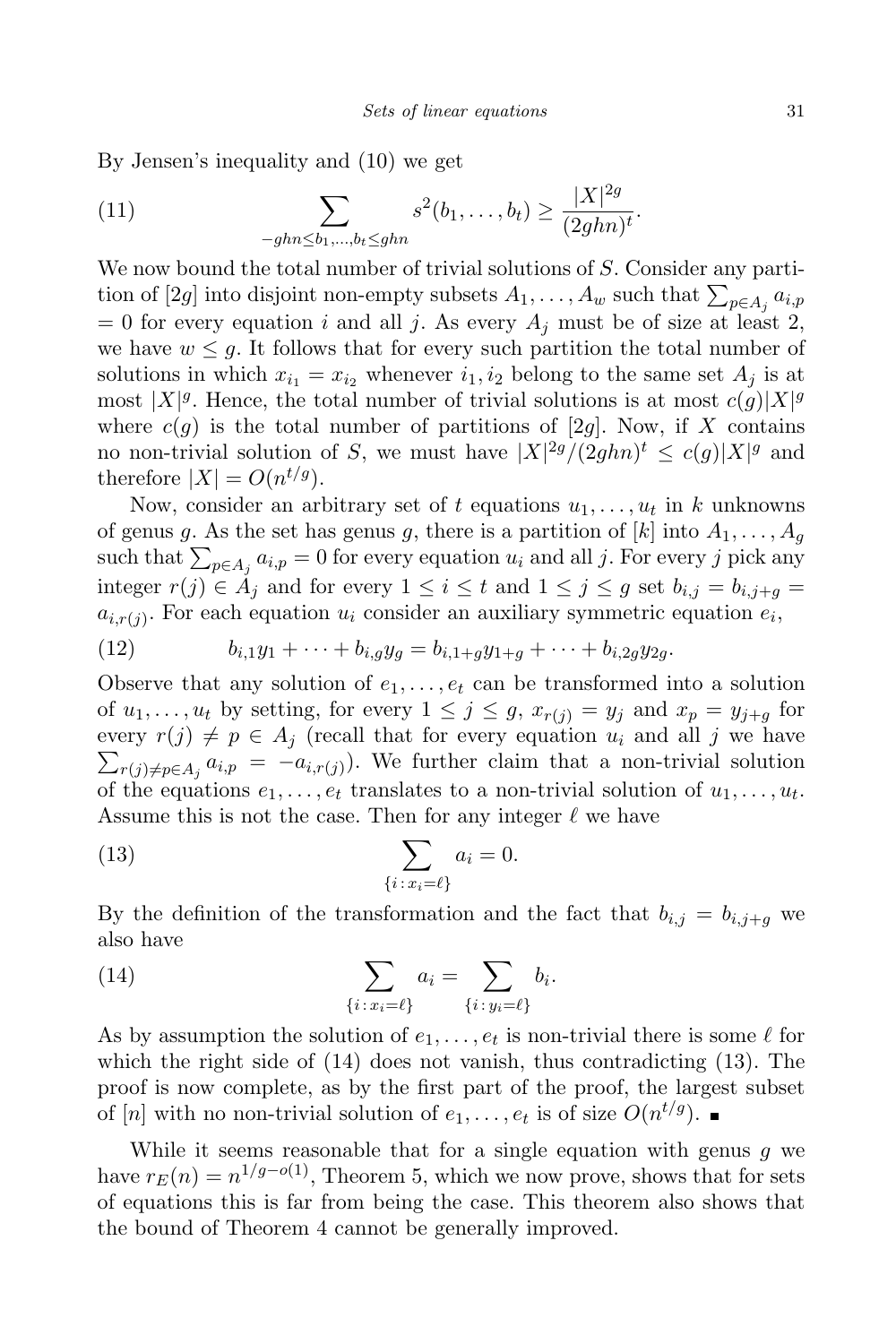*Proof of Theorem 5.* For every integer  $q > 2$  consider a symmetric set of g equations  $e_1, \ldots, e_q$  in 2g unknowns  $x_1, \ldots, x_{2q}$  as in (9). Clearly this set has genus g, as in every equation the sum of the coefficients of  $x_j$  and  $x_{j+q}$ is 0. Consider the matrix G with  $G_{i,j} = a_{i,j}$ . Clearly if G is non-singular (e.g. when  $a_{i,i} = a_{i,i+g} = 1$  and all the other entries are 0) the set of equations has rank g. We claim that if G is non-singular then  $r<sub>S</sub>(n) = n$ . To show this, it is enough to show that every solution of  $S$  is trivial. Consider any solution  $z_1, \ldots, z_{2g}$  of S and let  $b_1, \ldots, b_k$  satisfy  $b_i = a_{i,1}z_1 + \cdots + a_{i,g}z_g$ . As G is invertible, there are unique  $z_1, \ldots, z_q$  for which the value of the right hand side of (9) is  $b_i$  for every equation  $e_i$ . As the left hand side of (9) has the same coefficients, it must be the case that  $z_{i+q} = z_i$  for every  $1 \leq j \leq q$ . This means that the solution is trivial.

By using Lemma 3.2, one can easily strengthen Theorem 5 by showing that in fact, all but an  $O(1/h)$  fraction of the symmetric sets of g equations in 2q unknowns are such that  $r_S(n) = n$ . The reason is simply that for most sets the matrix  $G$  is invertible. We omit the details. Given Theorems 4 and 5 one may consider the possibility that for a set S of equations, with genus g and rank t we have  $r_S(n) = \min(n, n^{t/g-o(1)})$ . However, note that in Proposition 4.1 we construct a set of  $k-3$  linearly independent equations of genus 2 which satisfies  $O(\sqrt{n})$ , thus ruling out this possibility. On the positive side, we now turn to the proof of Theorem 6, which shows that a somewhat weaker lower bound on  $r<sub>S</sub>(n)$  may hold.

Proof of Theorem 6. Clearly a positive answer to Problem 2 implies a positive answer to Problem 1. So assume that for every linear equation  $E$ of genus g we have  $r_E(n) > n^{1/g-o(1)}$ . Consider any set S of size t of  $(k, h)$ equations with genus *b*. Pick *t* integers  $c_1, \ldots, c_t$ , where each  $c_i$  is chosen independently and uniformly at random from  $\{1, \ldots, 2^k\}$ . Consider a linear combination E of the t equations with coefficients  $c_1, \ldots, c_t$ . Let  $b_1, \ldots, b_k$ be the coefficients of  $E$ . We claim that with positive probability,  $E$  has the following property: A set  $\emptyset \neq A \subseteq [k]$  satisfies  $\sum_{p \in A} b_p = 0$  if and only if  $\sum_{p\in A} a_{i,p} = 0$  for all equations i. As the "if" part is obvious we prove the other direction. Fix any set A such that for some i we have  $\sum_{p \in A} a_{i,p} \neq 0$ . Conditioning on any choice of the coefficients  $c_1, \ldots, c_t$  other than  $c_i$ , the probability that  $c_i$  is such that  $\sum_{p\in A} b_p = 0$  is at most  $2^{-k}$ . Therefore, the probability that  $\sum_{p\in A} b_p = 0$  is also at most  $2^{-k}$ . As there are fewer than  $2<sup>k</sup>$  possible choices of the set A, we conclude by the union bound that with positive probability,  $E$  has the desired property. In particular,  $E$  must have genus exactly b. By assumption, there is a subset of  $[n]$  of size  $n^{1/g-o(1)}$  with no non-trivial solution of  $E$ . As by the property of  $E$  discussed above, any non-trivial solution of S is also a non-trivial solution of  $E$ , this set contains no non-trivial solution of  $S$ .